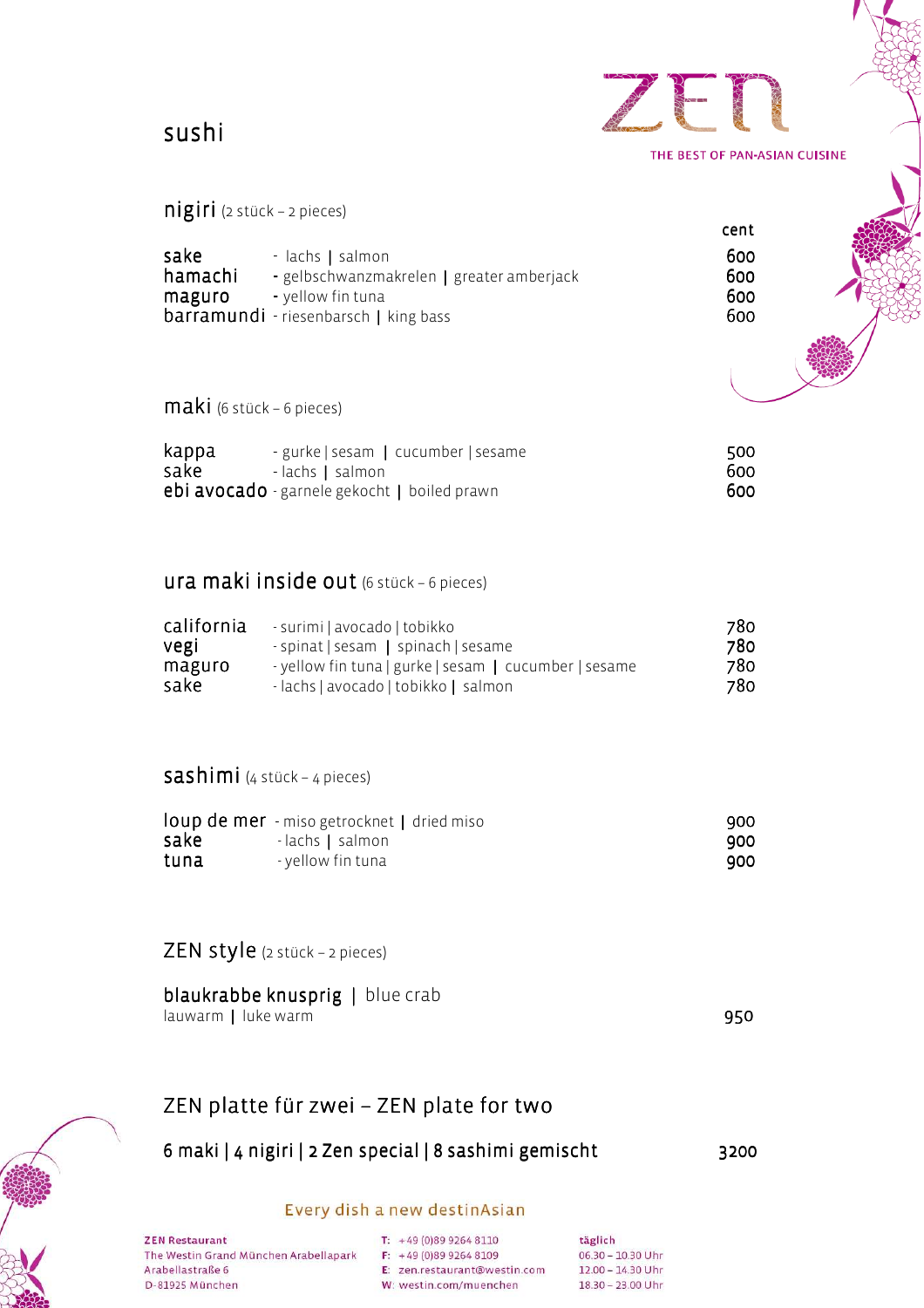

# tatar

koriander | sesamöl |yuzo saft| schwarze bohnen sauce coriander | sesame oil | yuzo juice | black bean sauce

wasabi tobikko wasabi tobikko

# suppen | soups

| misosuppe<br>tofu   seetang   frühlingszwiebeln<br>tofu   tang   spring leek                                                                                                                                                            | 450. |
|-----------------------------------------------------------------------------------------------------------------------------------------------------------------------------------------------------------------------------------------|------|
| tom kha gai<br>poulardenbrust   kokos   zitronengras   tomaten   kaffirblätter - scharf<br>breast of poulard   cocos   lemon grass   tomato   kaffir leaves - hot                                                                       | 700  |
| tom yam gung<br>glasnudeln   riesengarnelen   limonenblätter   galgant   champignons<br>sellerie   basilikum - scharf   sauer<br>fine chinese noodles   king prawns   lime leaves   galangal   mushrooms<br>celery   basil - hot   sour | 800. |
| pho bo<br>glasnudeln   rinderfilet   sternanis   thai basilikum   koriander<br>fine chinese noodles   fillet of beef   star anis   thai basil   coriander                                                                               | 950  |

### $ZEN$ signature dish - empfehlung



## Every dish a new destinAsian

**ZEN Restaurant** The Westin Grand München Arabellapark Arabellastraße 6 D-81925 München

T:  $+49(0)8992648110$ 

F: +49 (0)89 9264 8109 E: zen.restaurant@westin.com

W: westin.com/muenchen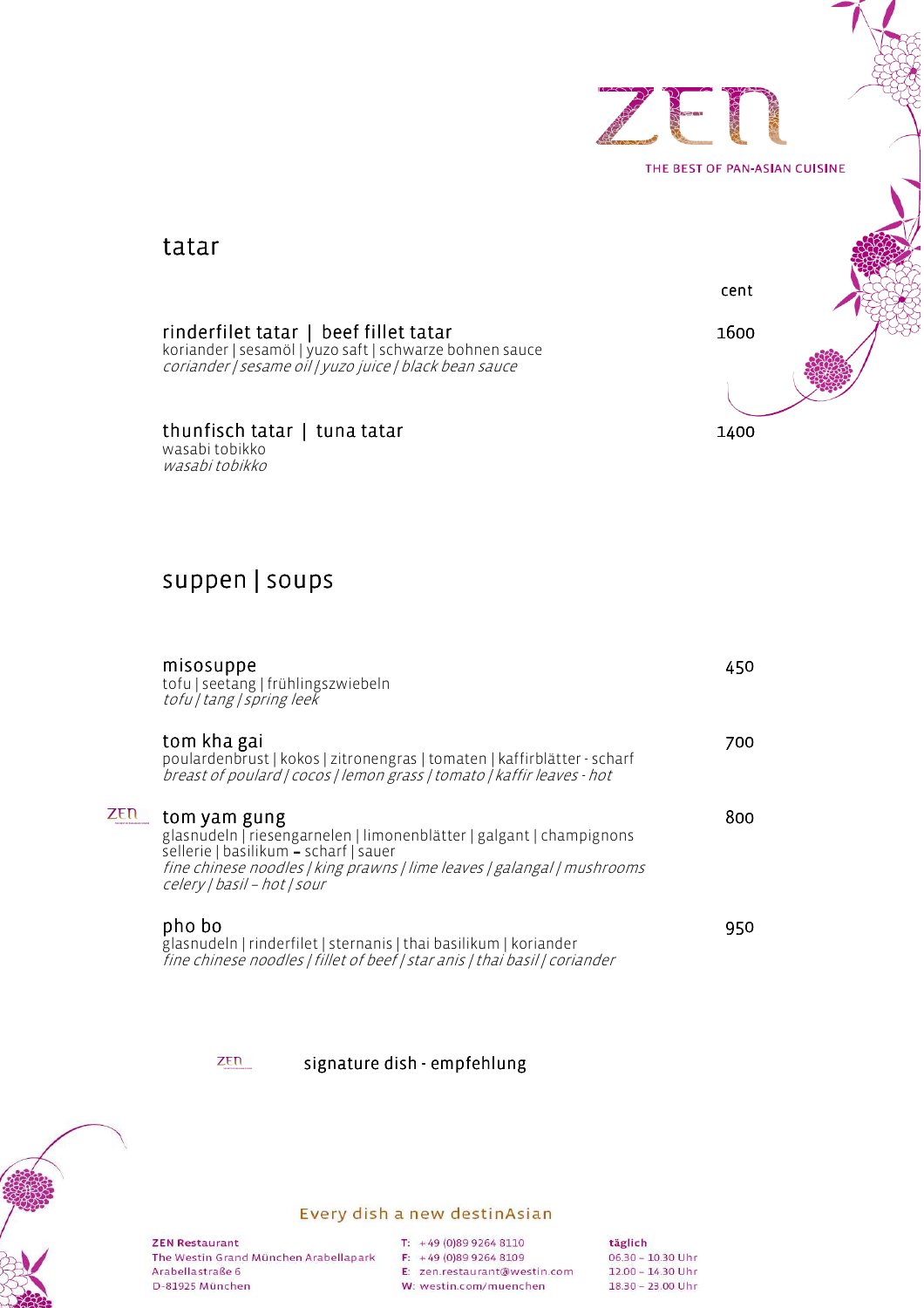

|          | maispoularde   thai bohnen   shitake pilze   cashew nüsse   kokos milch<br>corn poulard   thai beans   shitake mushrooms   cashew   coconut milk    |      |
|----------|-----------------------------------------------------------------------------------------------------------------------------------------------------|------|
|          | rindfleischsalat   soba - beef salad<br>soba nudeln   spinat   sellerie   limette   koriander<br>soba noddles   spinach   celery   lime   coriander | 1000 |
|          | glasnudelsalat   fine chinese noodle salad<br>shrimps   mu er pilze   gartengurken   chili<br>shrimps   mu er mushrooms   cucumber   chili          | 1150 |
|          | wakame algensalat   wakame tang salad<br>sesam geröstet   tempura ebi<br>roasted sesame   tempura ebi                                               | 950  |
| .<br>aug | tho goi<br>thunfisch mariniert   blattkräuter   matsuhisa sauce<br>marinaded tuna   herbs   matsuhisa sauce                                         | 1450 |
|          | satay                                                                                                                                               |      |
|          | enten satay   duck satay<br>erdnuss sauce<br>peanut sauce                                                                                           | 1000 |
|          | lammfilet satay   lamb fillet satay<br>macadamianuss sauce<br>macadamia nut sauce                                                                   | 1100 |
|          |                                                                                                                                                     |      |



## Every dish a new destinAsian

**ZEN Restaurant** The Westin Grand München Arabellapark Arabellastraße 6 D-81925 München

**ZEN** 

T:  $+49(0)8992648110$  $F: +49(0)8992648109$ E: zen.restaurant@westin.com W: westin.com/muenchen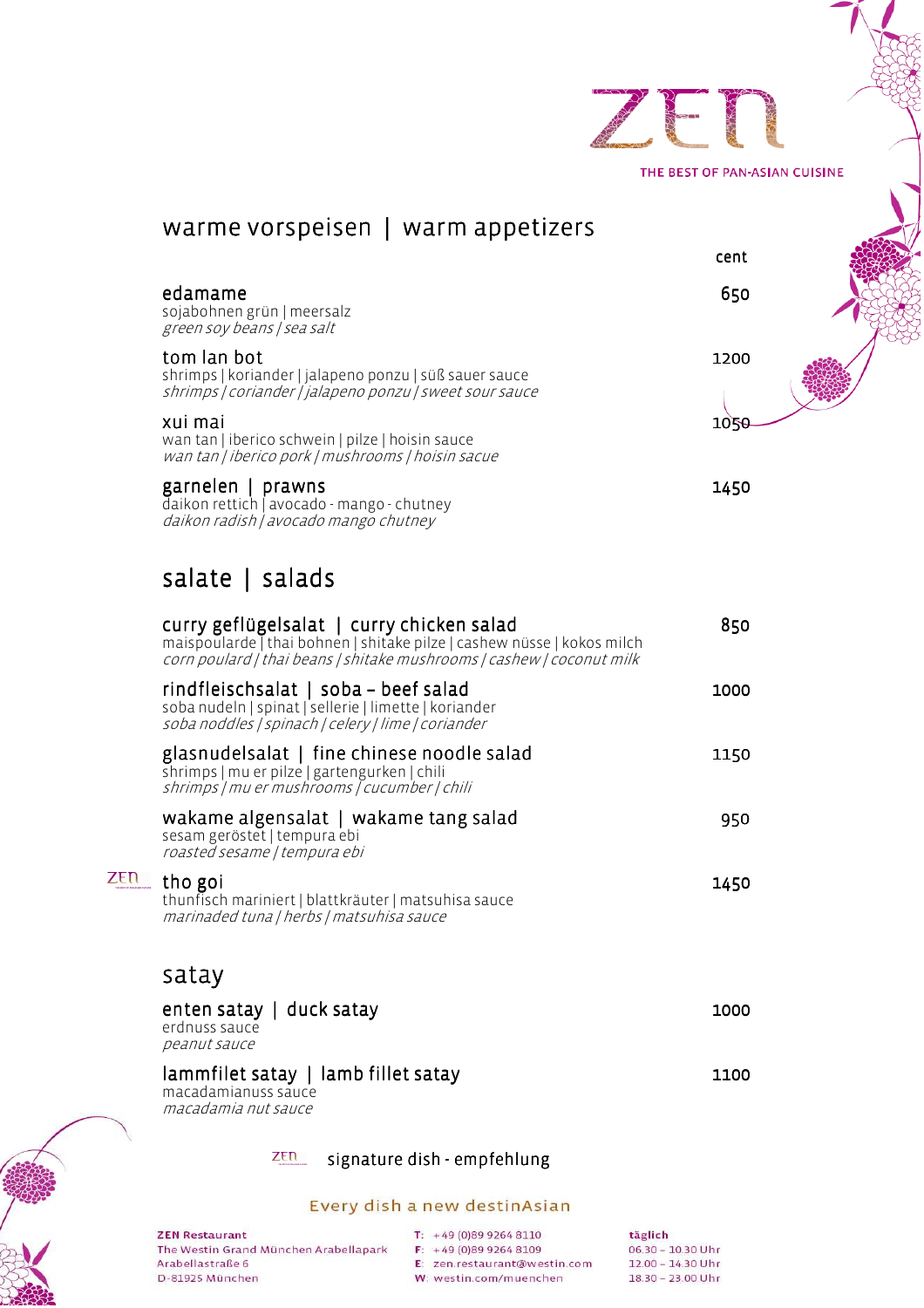| <b>IUXNY</b> | <b>AS OIL</b>                 |  |  |
|--------------|-------------------------------|--|--|
|              | THE BEST OF PAN-ASIAN CUISINE |  |  |

|            | crossover                                                                                                                                                       |      |  |
|------------|-----------------------------------------------------------------------------------------------------------------------------------------------------------------|------|--|
|            |                                                                                                                                                                 | cent |  |
| ZEN        | lachs pochiert   poached salmon<br>wasabi risotto   thai gemüse   reismantel<br>wasabi risotto   thai vegetables   rice coated                                  | 1850 |  |
|            | poulardenbrust   breast of poulard<br>mie nudeln   sesam   papaya   honig - koriander sauce<br>mie noodles   sesame   papaya   honey coriander sauce            | 1600 |  |
|            | entenbrust   breast of duck<br>duftreis   pak choi   macadamianuss sauce<br>fragrant rice   pak choi   macadamia nut sauce                                      | 2100 |  |
|            | seeteufel gebacken   baked angler fish<br>mie nudeln   tempura   mangold rot   austern sauce<br>mie noddles   tempura   red chard   oyster sauce                | 2250 |  |
| ZEN        | kabeljau saikyo miso   codfish saikyo miso<br>grüner tee nudeln   tempura zucchiniblüten   yuzo miso sauce<br>green tea noodles   zucchini flowers with tempura | 1950 |  |
| <b>ZEN</b> | rinderfilet bul go gi   beef fillet bul go gi<br>schlangenbohnen   yamwurzeln   lauchstroh<br>beans / yam roots / leek                                          | 2500 |  |
|            | loup de mer<br>jakobsmuscheln   garnelen   dim sum   zitrusfrüchte<br>scallop   prawns   dim sum   citrus fruits                                                | 2400 |  |
|            | schweinefleisch iberisch   pork iberian<br>limonenpolenta   pak choi   senf miso sauce<br>lime polenta   pak choi   mustard miso sauce                          | 1850 |  |
|            | lammkaree   lamb karee<br>reis   aubergine<br>rice   aubergine                                                                                                  | 2600 |  |
|            | hummer   lobster<br>tobikko risotto   thai spargel<br>tobikko risotto   thai asparagus                                                                          | 2800 |  |
|            |                                                                                                                                                                 |      |  |



# $\overline{z_{\text{En}}}$  signature dish - empfehlung

## Every dish a new destinAsian



| <b>ZEN Restaurant</b>                 |
|---------------------------------------|
| The Westin Grand München Arabellapark |
| Arabellastraße 6                      |
| D-81925 München                       |

T:  $+49(0)8992648110$  $F: +49(0)8992648109$ E: zen.restaurant@westin.com W: westin.com/muenchen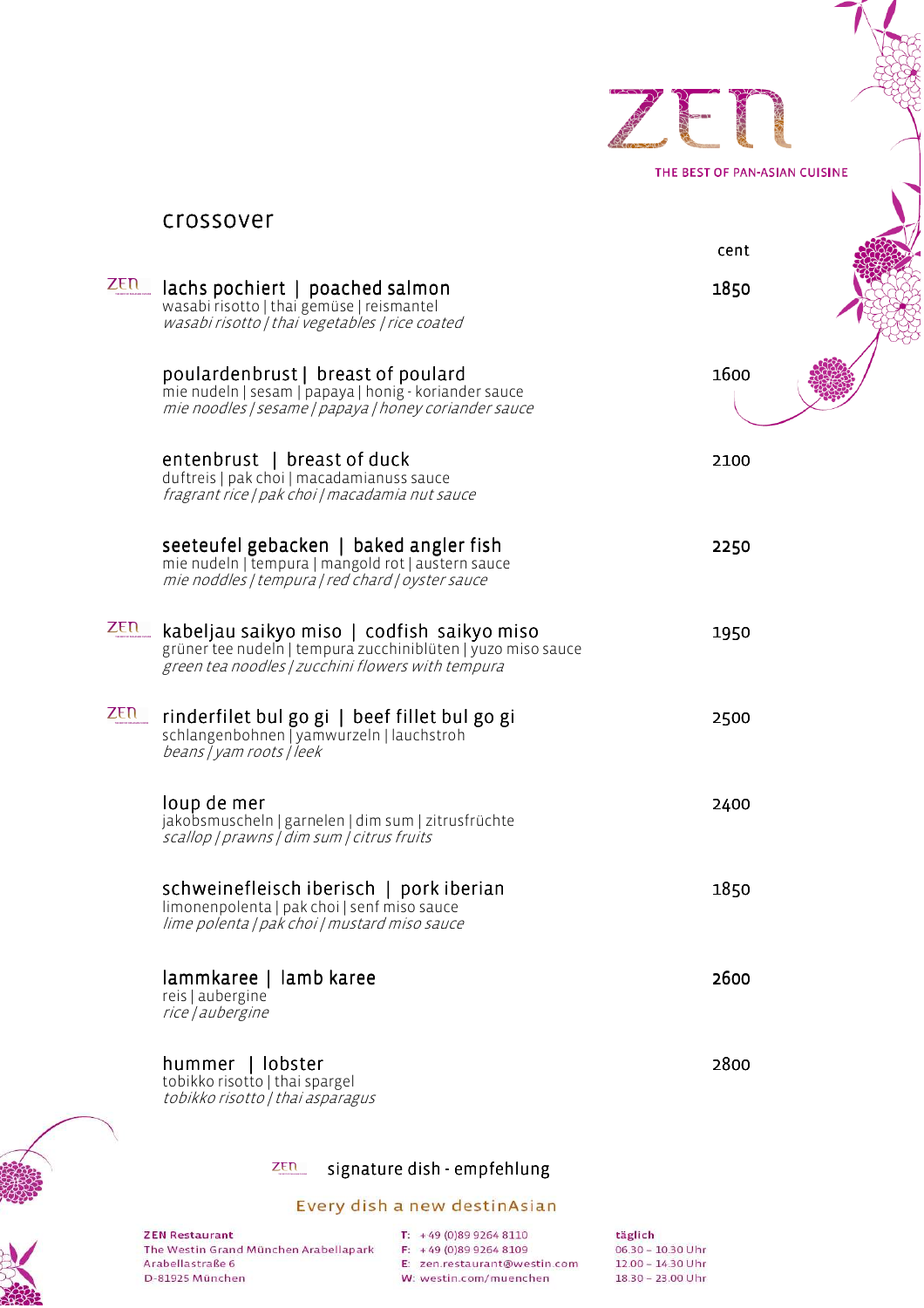



THE BEST OF PAN-ASIAN CUISINE

|            |                                                                                                                                                                                                                                                    | cent |  |
|------------|----------------------------------------------------------------------------------------------------------------------------------------------------------------------------------------------------------------------------------------------------|------|--|
|            | chien rau<br>gemüse wok<br>vegetable wok                                                                                                                                                                                                           | 800  |  |
|            | nasi goreng<br>reis gebraten $\sqrt{\frac{1}{1}}$ curry $\sqrt{\frac{1}{1}}$ shrimps<br>fried rice   curry   shrimps                                                                                                                               | 1700 |  |
|            | ga xao chua ngot<br>hähnchenfleisch   gemüse   süß sauer sauce<br>chicken   vegetables   sweet sour sauce                                                                                                                                          | 1580 |  |
|            | bo lui<br>reisnudeln   rinderspieß   zitronengras   austern sauce<br>fine chinese noodles   beef skewer   lemon grass   oyster sauce                                                                                                               | 1800 |  |
| <b>ZEN</b> | vit quay<br>kanton ente   sojasprossen   hoisin sauce<br>canton duck   soy sprouts   hoisin sauce                                                                                                                                                  | 2100 |  |
|            | curry                                                                                                                                                                                                                                              |      |  |
|            | hähnchenfleisch curry   chicken curry<br>grüner tee nudeln   curry gelb   karotten   zitronengras<br>limonenblätter   kokosmilch sauce pikant<br>green tea noodles   yellow curry   carrots   lemon grass<br>lime leafs   spicy coconut milk sauce | 1580 |  |
|            | geng phet gai<br>hähnchenbrust   thai curry grün   thai basilikum<br>gemüse   kokosmilch - sehr scharf<br>breast of chicken   green thai curry   thai basil   vegetables<br>coconut milk - very hot                                                | 1580 |  |
|            | kurma<br>süsskartoffel   rindfleisch   koriander   kreuzkümmel<br>ingwer   kardamom   kokosmilch<br>sweet potato   beef   coriander   cumin seed   ginger<br>cardamom / coconut milk                                                               | 1750 |  |
|            | lammcurry   lamb curry<br>süsskartoffel   aubergine   minze<br>sweet potato   aubergine   mint                                                                                                                                                     | 1750 |  |
| ZEN        | geng deng gung<br>riesengarnelen   thai curry rot   thai basilikum<br>gemüse   kokosmilch<br>king prawns   red thai curry   thai basil   vegetable   coconut milk                                                                                  | 2300 |  |
|            | ZEN<br>signature dish - empfehlung                                                                                                                                                                                                                 |      |  |

## Every dish a new destinAsian

**ZEN Restaurant** The Westin Grand München Arabellapark Arabellastraße 6 D-81925 München

T:  $+49(0)8992648110$ F:  $+49(0)8992648109$ 

E: zen.restaurant@westin.com W: westin.com/muenchen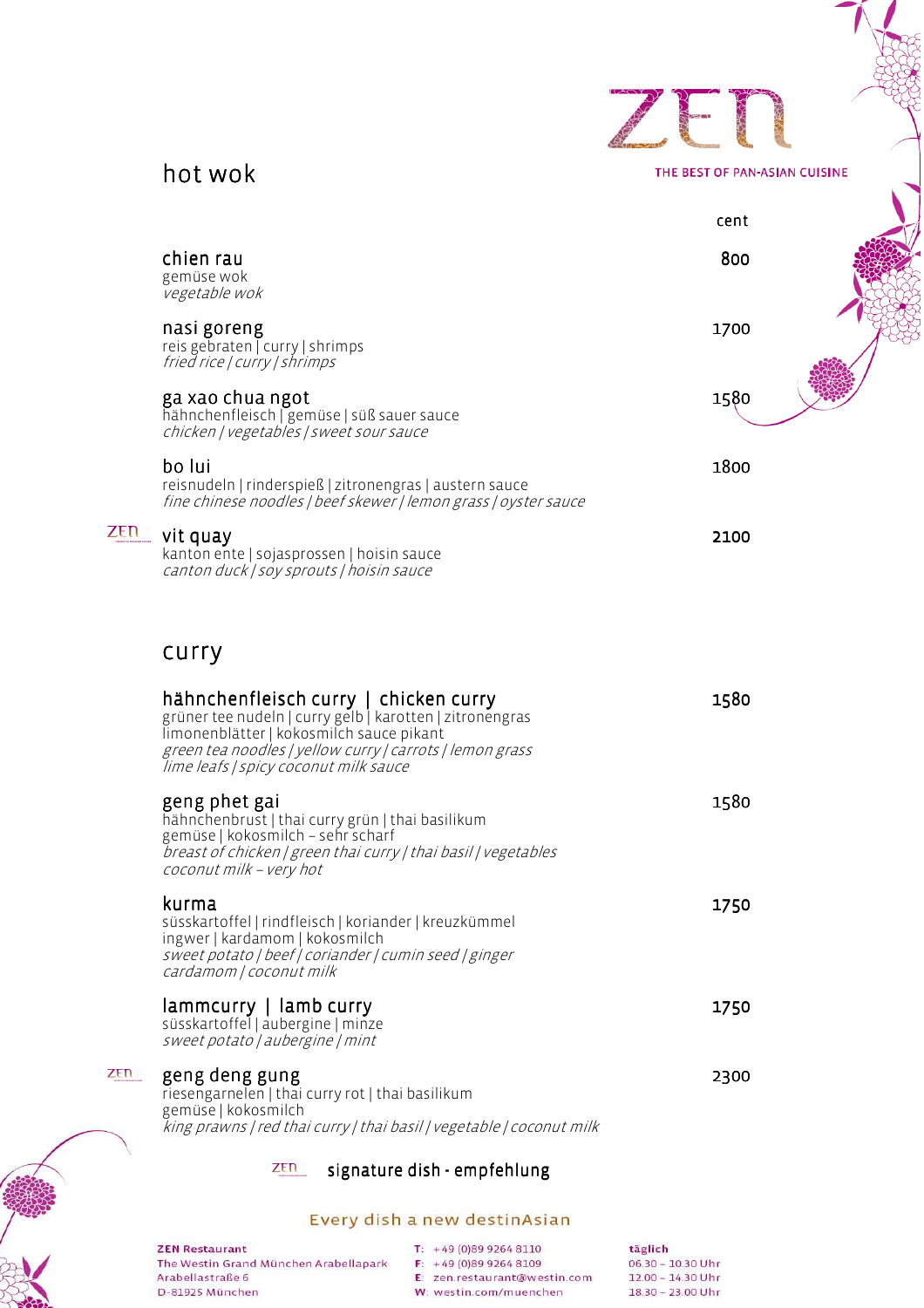|     |                                                                                                                        | THE BEST OF PAN-ASIAN CUISINE |
|-----|------------------------------------------------------------------------------------------------------------------------|-------------------------------|
|     | dessert                                                                                                                |                               |
|     |                                                                                                                        | cent                          |
|     | sorbet variation<br>grüner tee eis   kokosnuss   litschi<br>green tea ice   coconut   lychee                           | 900                           |
|     |                                                                                                                        | 700                           |
|     | bananen paniert   breaded banana<br>grüner tee eis   sesamknusper<br>green tea ice   sesam crust                       |                               |
|     | milchreistürmchen   rice pudding<br>mangokompott<br>mango compote                                                      | 850                           |
| ZEN | pandan tapioker pudding<br>kokosschaum<br>cocos foam                                                                   | 800                           |
| ZEN | zitronengras crème brûlée   lemon grass crème brûlée<br>litschi mariniert   schokolade<br>marinaded lychee   chocolate | 850                           |
|     | exotische früchte   exotic fruits<br>ananas sorbet<br>pineapple sorbet                                                 | 850                           |
|     | <b>ZEN</b> variation<br>(zwei personen)<br>(two person)                                                                | 1550                          |

ZEN signature dish - empfehlung



## Every dish a new destinAsian

**ZEN Restaurant** The Westin Grand München Arabellapark Arabellastraße 6 D-81925 München

T:  $+49(0)8992648110$  $F: +49(0)8992648109$ E: zen.restaurant@westin.com W: westin.com/muenchen